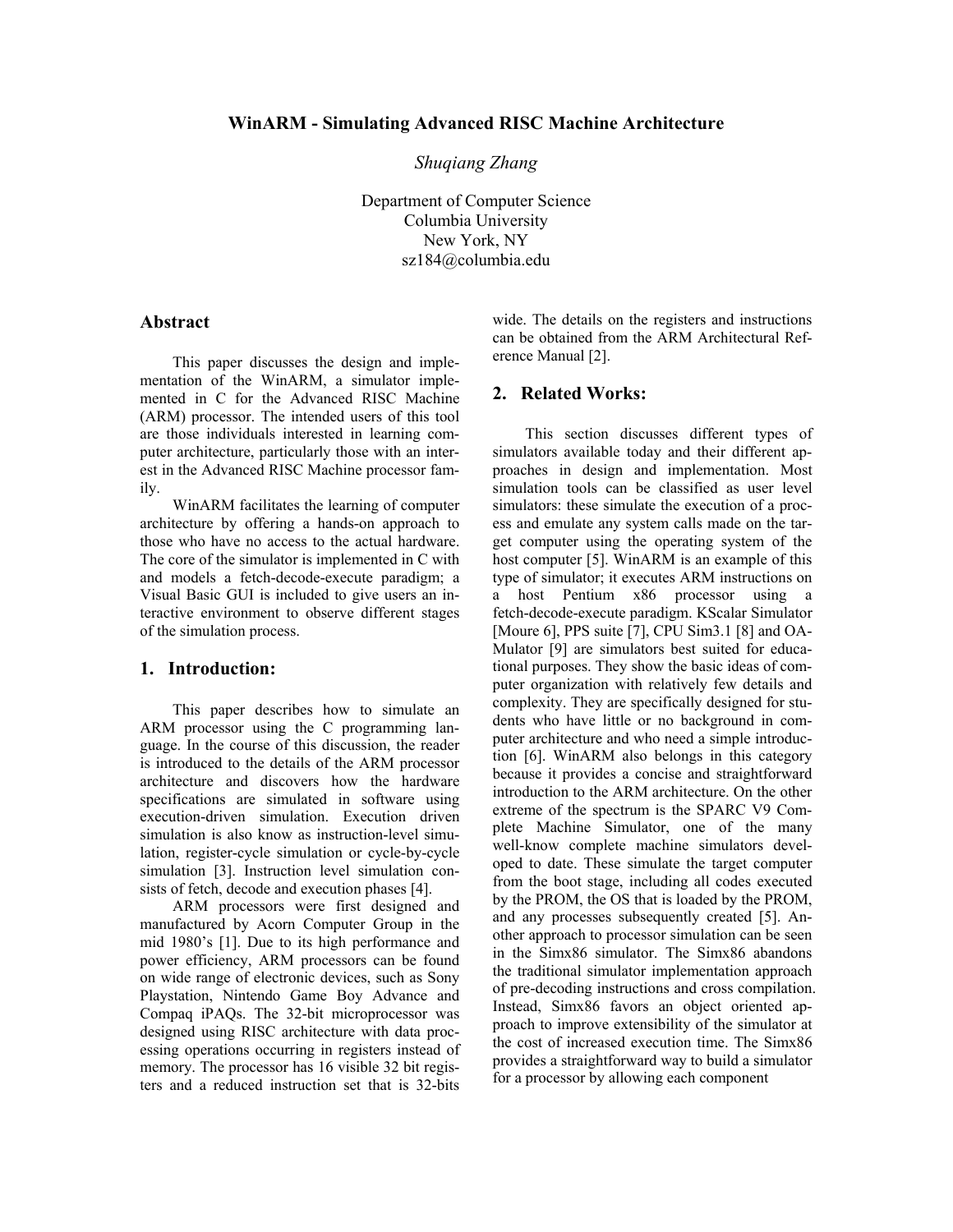

Figure 1. ARM Architecture

of the processor to be represented directly in the simulator by an object. The simulator can easily be extended by adding new classes of instructions without the daunting task of constructing a new simulator [10]. WinARM, on the other hand, retains the traditional approach for building simulators, and is composed of fetch, decoding and execution phases [4]. This approach tends to favor execution speed of the simulators [10].

## **3. Designing and Building WinARM**

The basic approach in designing WinARM is to simulate all the necessary components of the ARM architecture in C code. This includes the register bank, instruction decoder, the 32-bit ALU and all other components. Figure 1 shows a detailed view of the major components in the ARM architecture and how they interact with each other.

The sixteen 32-bit user level registers, stack space, and memory of the ARM architecture are all modeled using arrays of unsigned long types. The fetch-decode-execute paradigm of the ARM instruction set is simulated via several C functions that get passed the 32-bit instructions. The decode function determines the type of the instruction based on its bit pattern and calls the appropriate instruction execution function. See Figure 2 for details on the instruction set of the ARM processor.

The traditional approach of building simulators which focuses on pre-decoding instructions to an intermediate representation and cross compilation [10] is also used for building the WinARM simulator,. Therefore, a cross compiler is required to generate ARM machine code to run on the host Pentium x86 machine.

Finally, a visual basic GUI is included in the simulator to provide users of WinARM an interactive environment to work in.

#### **3.1 Cross Compilation**

The idea behind simulation is to be able to 'execute' non-native code on a host machine. In order to obtain non-native machine code, a cross compiler is required. Many free versions of the ARM cross compiler are readily available on the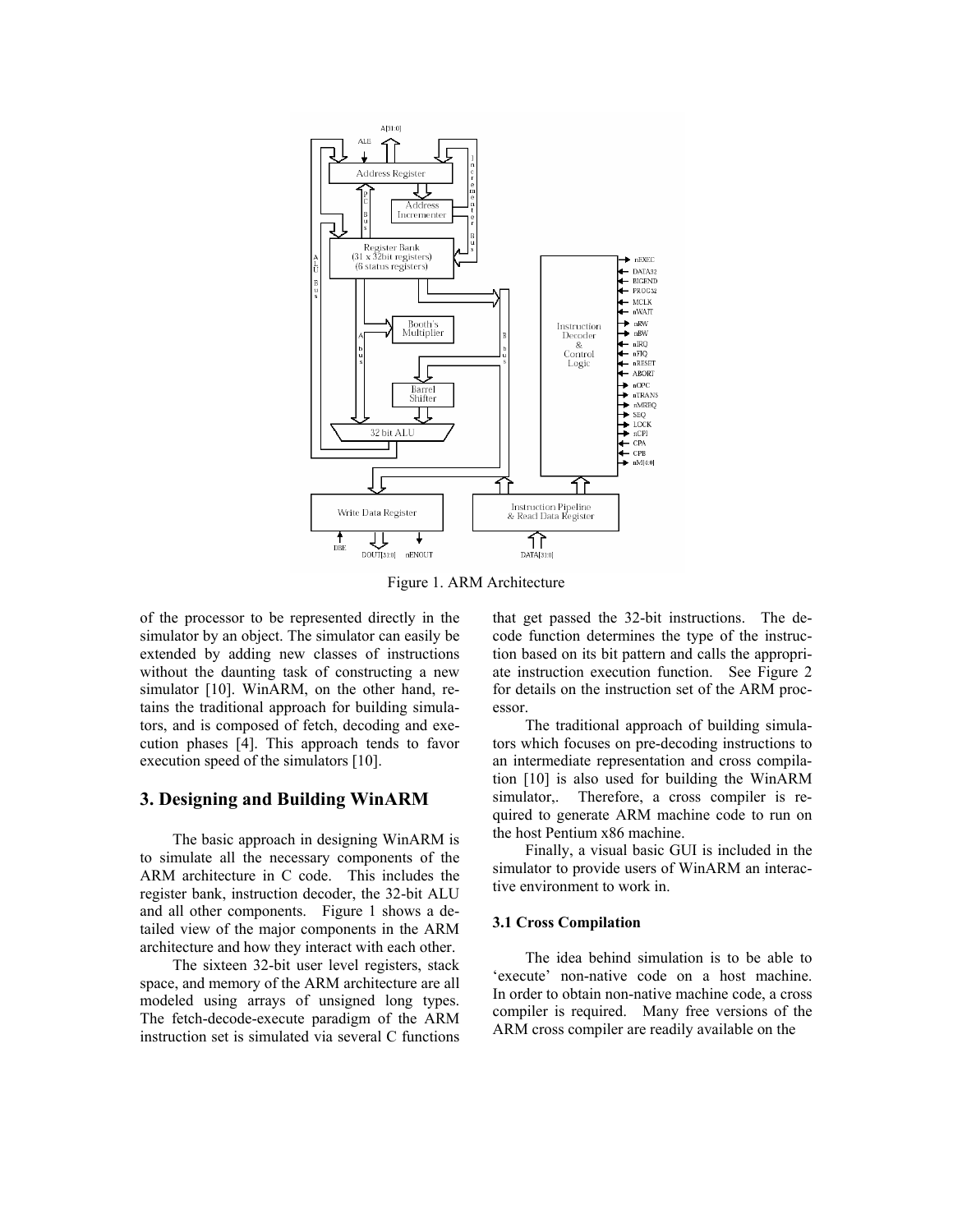| B 7<br>$3 - 4 - 3$<br>D                                   |  |            | 12, 11                  | 16 15 |    | 26 25 24 23 22 21 20 19 |                  |    | 38 2T               |      | 3.1 |
|-----------------------------------------------------------|--|------------|-------------------------|-------|----|-------------------------|------------------|----|---------------------|------|-----|
| <b>Data Processing</b><br>Operand 2<br><b>PSRTransfer</b> |  |            |                         | Rn    |    | Opcode                  |                  |    | a<br>a              | Cond |     |
| 1001<br>Pim<br><b>Uku kipiy</b>                           |  | Pos.       | Fin.                    | Rd    |    | А                       | 0.00000          |    |                     | Cond |     |
| <b>Single Data Swap</b><br>1001<br>Firm                   |  | 0000       | Fid                     | Rn    | 0D | в                       | <b>DD010</b>     |    |                     | Cond |     |
| <b>Single Data Transfer</b><br>officet                    |  |            | Fid                     | Rn    |    | <b>B</b> W L            | P<br>$\cup$      |    | D.<br>1             | Cond |     |
| XXXX<br>Undetired                                         |  |            | XXXXXXXXXXXXXXXXXXXXXXX |       |    |                         |                  |    | $D$ 1 1             | Cond |     |
| <b>BlockData Transfer</b><br><b>Megister List</b>         |  |            |                         | Na.   |    | $U$ s $W$ L             | $\triangleright$ |    | $D$ $Q$             | Cond |     |
| <b>Branch</b>                                             |  |            | offset                  |       |    |                         |                  |    | D <sub>1</sub><br>۹ | Cond |     |
| <b>Coproc Bata Tuandor</b><br>offset                      |  | <b>CP#</b> | CPM                     | Nn.   |    | NWL                     | P<br>U           |    | 10                  | Cond |     |
| D<br>CPlm<br>cP<br><b>Coproc Bata Operation</b>           |  | <b>CP#</b> | CMd                     | CPW   |    | OP Opc                  |                  |    | 1110                | Cond |     |
| cP<br>CPlm<br><b>Coproc Register Transfe</b>              |  | <b>CP#</b> | Md                      | CNn   |    | OP Opc                  |                  | 10 | ٠                   | Cond |     |
| <b>Software Interrupt</b>                                 |  |            | ignored by processor    |       |    |                         |                  |    | 1111                | Cond |     |

Figure 2. ARM instruction Set

world wide web. The one used for this simulator was created by Jason Wilkins (fenix@ io.com).

begins.

# **3.3 Instruction Decoding**

# **3.2 Instruction Fetching**

Once ARM machine code has been obtained using a cross compiler, the instruction fetching process begins. The object file generated by the assembler is read 32 bits at a time since all ARM instructions are 32-bits wide. The header and footer sections of the object file, which contains ARM system information, are discarded because they are not used by the simulator. All the fetched instructions are then stored in the Program Memory space, which is modeled by a fixed size array of unsigned long type. After all the instructions are fetched and stored, the Decoding stage

All of the ARM instructions are 32-bits wide, with a predefined and distinct bit pattern. WinARM uses these bit patterns to determine the type of the instruction being decoded, and calls appropriate execution functions to execute each specific instruction. See figure 2 for the bit patterns of each type of ARM instruction. The decoding process isolates the bit pattern of each incoming instruction and compares it to the set of predefined bit pattern, if there is a match, the instruction is sent to the target Execution function to be executed.



Figure 4. Instruction Condition Field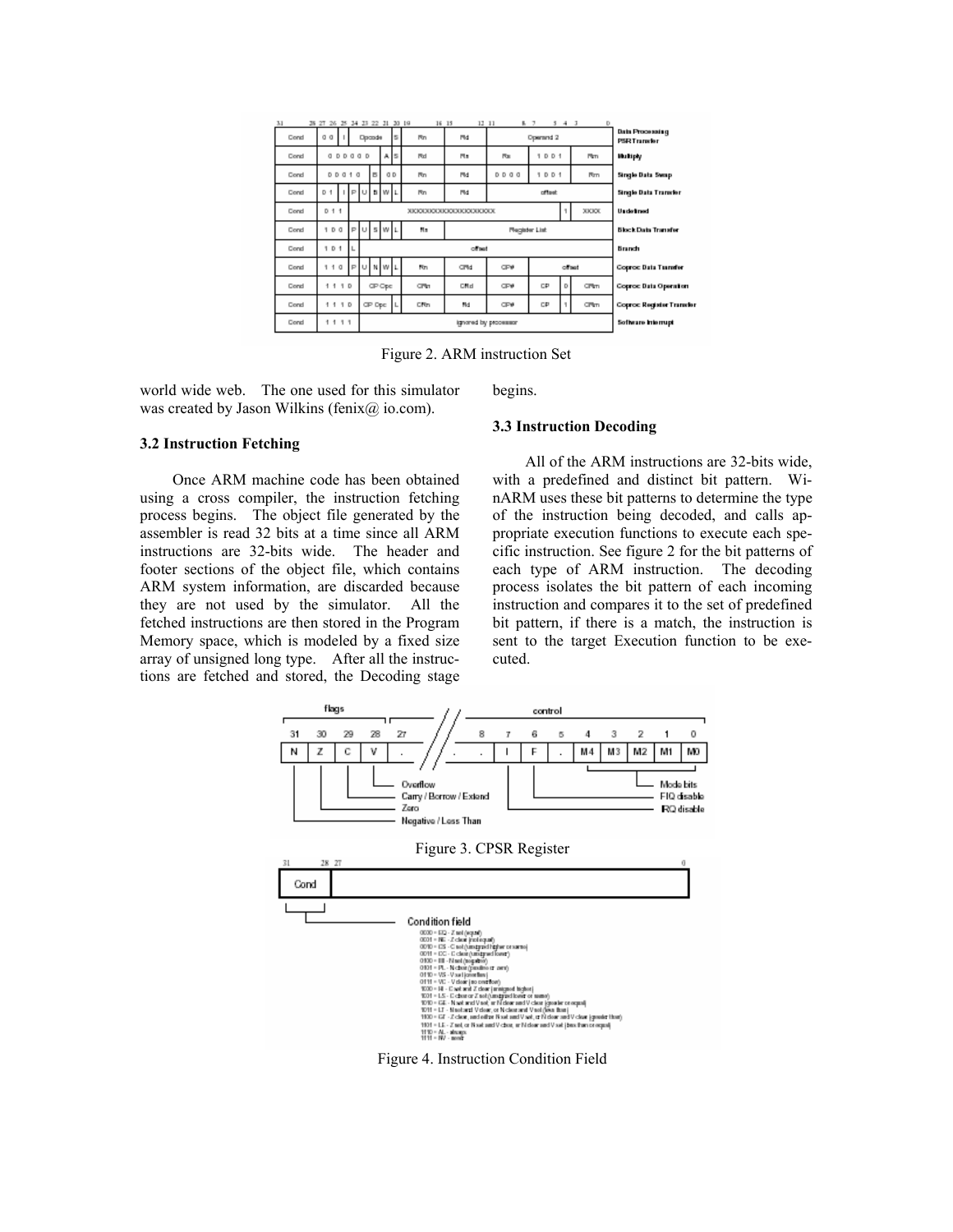

Figure 5. Data Processing Instruction

### **3.4 Instruction Execution**

The main working unit of the simulator consists of the execution functions for each different type of ARM instruction. These functions do the actual arithmetic computations, move data between simulated registers and memory, update the CPSR register, and keep track of the program counter and stack pointer.

In addition to the predefined bit pattern of each instruction type, there are many variable bits in each instruction. Depending on the state of these variable bits, each instruction could be executed in many different ways. For example, a Data Processing Instruction has the 'I' bit which determines if the second operand is a register or an immediate value. If the second operand is a register, the instruction also contains a shift field, which can specify different types of shifts. The shift amount can either be a register or an immediate value. The OpCode field may specify sixteen different kinds of operations the Data Processing instruction may perform. See Figure 5 for details on Data Processing Instructions.

Another important aspect of WinARM is the simulation of CPSR (Program Status Register) and the condition flag of each ARM instruction. These two, in combination, determine whether the current decoded instruction should be executed or ignored, which is of utmost importance when running branch instructions. The CPSR register has a four bit Condition Code that consists of  $N$ , Z, C and V flags (see Figure 3). These flags are updated and latched each time any instruction is executed with the S bit field set to 1 [2]. Every ARM instruction contains a Condition field of four bits, but each individual bit of the instruction condition field has no direct correlation with each of the condition flags in the CPSR register. Instead, there are sixteen possible instruction conditions; each condition requires the system to check the state of one or more CPSR condition flags. See Figure 4 for details on each of the condition field requirements. If the requirements were met, the current instruction gets executed, otherwise, it is ignored and the PC (program counter) gets incremented by one and points to the next instruction to be executed.

The PC (Program Counter), which is register r15, points to the next ARM instruction to be executed. The value of the PC can be updated or moved just like any other ARM register, for instance, a branch instruction would update the PC with its offset so the execution path can jump to somewhere else in the Program Space. In conjunction with register r14, the link register, the PC can simulate a return from a called function: the old PC value is copied into r14 before branching occurs, upon returning from the called function, the value in r14 is copied back into the PC, so the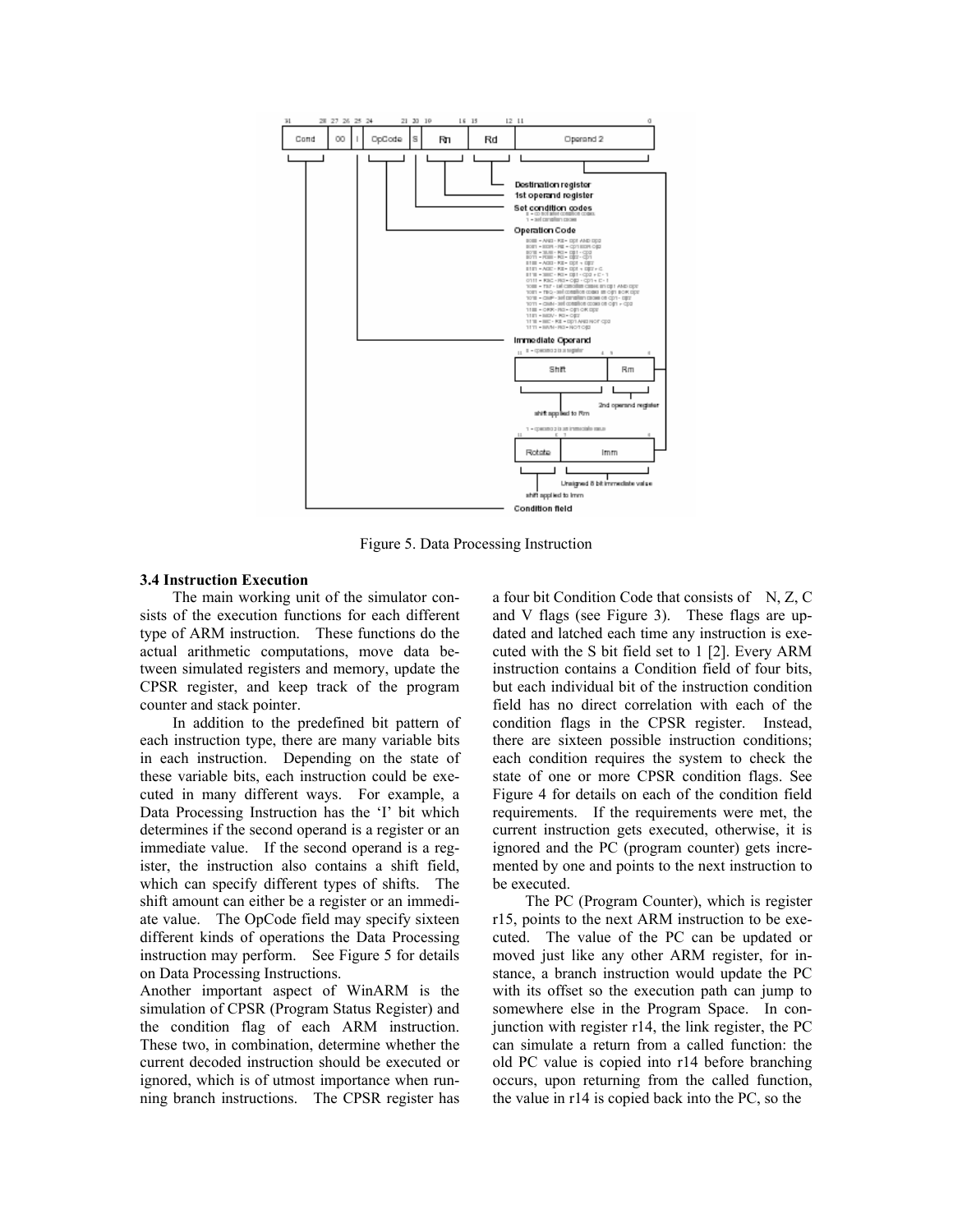

Figure 6. WinARM GUI

PC would point to the instruction before the branch occurred. The WinARM stack, similar to the Program Space and memory space, is simulated with an array of type unsigned long. There are no pop and push methods implemented explicitly for the stack. Instead, block data transfer instructions stm and ldm are used to simulate stack pop and push, which updates register r13, the stack pointer.

#### **3.5 Simulator GUI**

A WinARM GUI was built using Microsoft Visual Basic, which gives WinARM users a more interactive environment to learn about simulators. Users can type in C code in the Enter C Code text area.Upon clicking the execute button, the simulator would compile the C code and display the resulting ARM assembly code in the ARM Assembly Code text area. The machine code generated and the decoded version of the machine code would be displayed in the Machine Code text area and the Decoded Instructions text area respectively. The sixteen user registers would also be updated with their final state. See Figure 6.

## **4. Future Work**

The current version of WinARM has only simulated the mostly commonly used instruction types, such as Data Processing, Multiply, Single and Block Data Transfer and Branch. More work will be done to simulate the remaining instruction types. Instruction pipelining also need to be implemented along with clock cycles to make the simulator more complete. Currently, WinARM can only handle integer arithmetic, future versions would also to incorporate floating point arithmetic.

# **5. Conclusion**

The WinARM simulator was developed to target audiences interested in learning the inner workings of a processor simulator and to gain some insight into the ARM architecture. WinARM uses a traditional fetch-decode-execute paradigm to execute non-native machine code on a host processor in favor of execution speed [4]. The fetch-decode-execute phases of the simulator were built using C for efficiency reasons, and a GUI built in Microsoft Visual Basic was supplied so users can see the different steps taken in the simulation process and the final state of each register.

# **References:**

[1]funkysh, "Into my ARMs"

- www.phrack.org/show.php?p=58&a=10
- [2] ARM Architectural Reference Manual Issue D, 2000 Advanced RISC Machines LTD
- [3] D. A. Sykes, B.A. Malloy, The Design of an Efficient Simulator for the Pentium Pro Processor, In *Proceedings of the 1996 Winter*